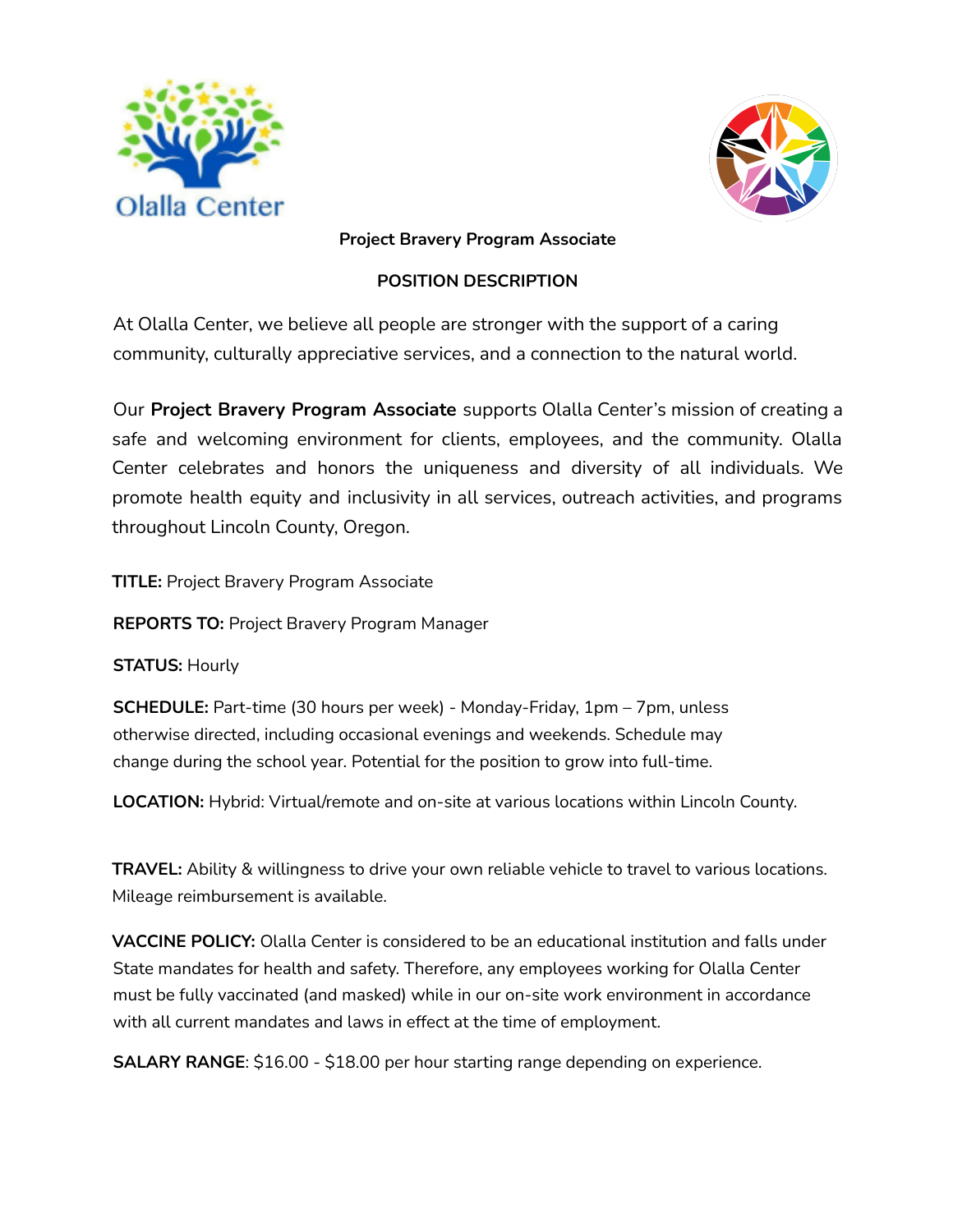**BENEFITS:** Olalla Center offers a full complement of benefits, including:**:**

- Health insurance
- Dental insurance
- Vision insurance
- Retirement plan
- Discretionary Paid Time Off (100 Hours Per Year Holidays deducted from PTO)
- Sick Leave (40 Hours Per Year)
- Short Term & Long Term Disability
- Flexible Schedule

# **About Olalla Center and Project Bravery**

The Olalla Center is a 501(c)3, non-profit organization based in Lincoln County, Oregon, with a mission of helping to strengthen and heal individuals, families, and our community. For over 40 years, Olalla Center has operated on the core philosophy that you cannot have good health without a good community. As such, we have focused our efforts not just on individuals and their families, but on the idea of village-building; creating social supports to help ensure life wellness.

Founded in 2020, *Project Bravery* seeks to foster bravery, empowerment, and advocacy within LGBTQIA2S+ youth in our community. Created from the need to address the isolation, social rejection, and lack of resources facing rural LGBTQIA2S+ youth.

*Project Bravery* strives to create safe spaces, promote visibility and acceptance, build equitable resources, and strengthen our community with courage and compassion. *Project Bravery* is also committed to advancing LGBTQIA2S+ health equity, providing public outreach and education, and building strong collaborative partnerships to address the needs of the LGBTQIA2S+ community across the region.

# **Job Description**

The ideal candidate has lived experience reflective of the population we serve, as this work requires extensive knowledge of and issues affecting the LGBTQIA2S+ community. The Program Associate is responsible for implementing safe, positive, inclusive programming for LGBTQIA2S+ youth (14-17) and young adults (18-24). Additionally, the Program Associate will be responsible for assisting the Program Coordinator in implementing community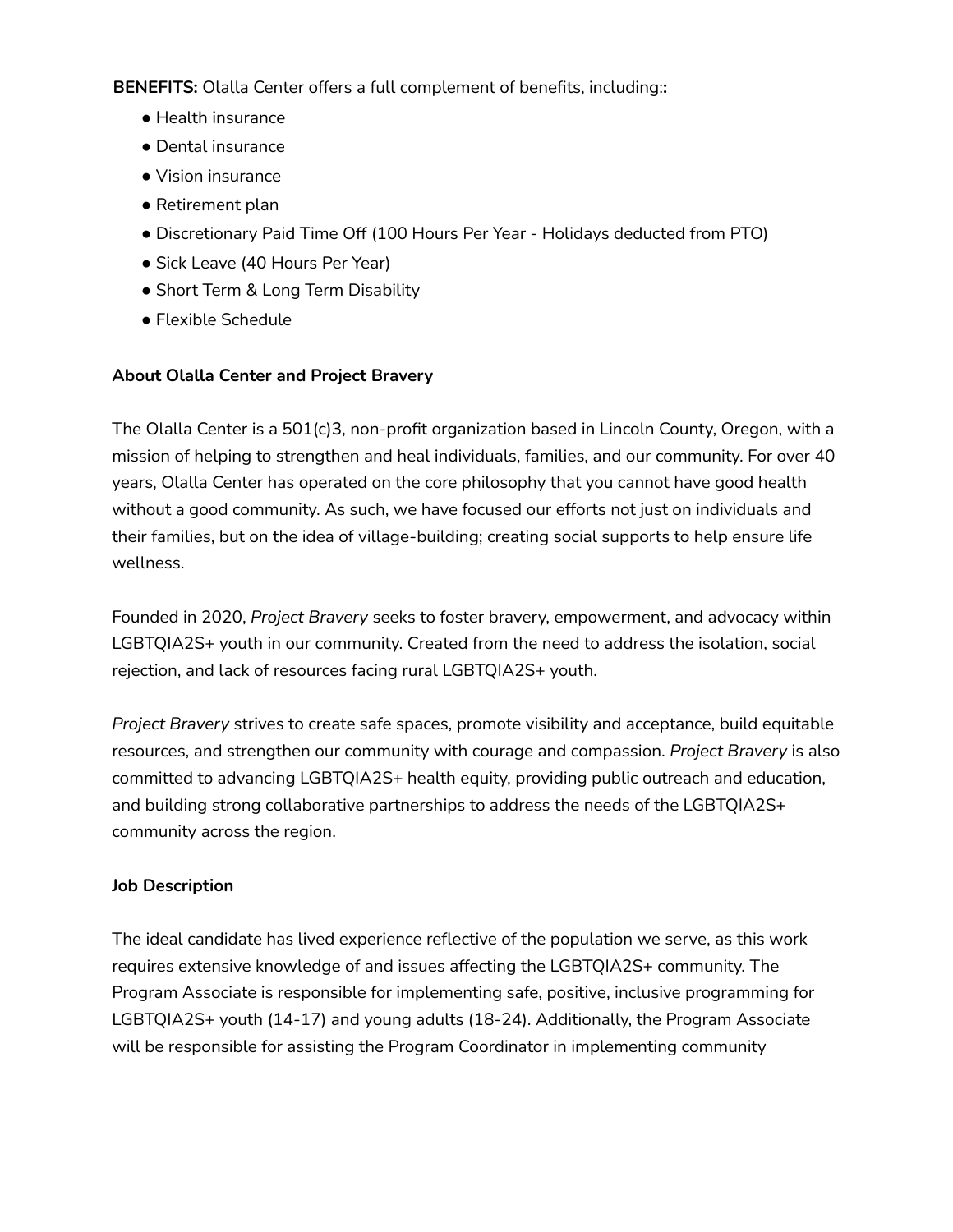programming for the broader LGBTQIA2S+ community (all ages), such as support groups and events, assisting with outreach and education campaigns, and fundraising.

### **KEY AREAS OF RESPONSIBILITY:**

- ★ Assist the Program Coordinator in providing engaging age-appropriate activities that cater to the interests and needs of the youth participants.
- ★ Assist Program Coordinator in the facilitation of online programs (e.g., Discord and Zoom.
- ★ Offer support for LGBTQIA2S+ youth and young adults across the organization
- ★ Represent Bravery in community-based outreach to provide awareness and engagement with both Olalla Center and Bravery programs and services.
- $\bigstar$  Demonstrate leadership and clear, consistent boundaries to ensure appropriate conduct, safety, and development of participants virtually and in-person.
- ★ Establish and enforce brave-space guidelines consistent with organizational goals/mission virtually and in-person.
- ★ Perform related and delegated tasks to assist and support Olalla Center programs and services to meet the goals and objectives of the organization.
- $\star$  Assist in data entry/management of participant database and other data collection methods.
- ★ Participate in special events including Pride, community events, fundraisers, etc.
- $\star$  Maintain safety at all times.
- **★ Supervise and support youth attending Project Bravery activities.**
- $\star$  Assist in planning, scheduling, and implementing daily activities as approved by the supervisor.
- **★ Attend regularly scheduled staff meetings.**
- $\bigstar$  Maintain a positive job attitude including positive team behavior (e.g. willing to pitch in, problem solving attitude, positive communication style, etc.).
- **★** Be knowledgeable of, and work in accordance with Olalla Center and Project Bravery policies and procedures.
- ★ Maintain professionalism when representing Olalla Center and Project Bravery.
- $\bigstar$  Keep confidential all matters as it relates to youth safety and privacy, while also acting as a Mandatory Reporter.
- ★ Attend training sessions as directed by your supervisor and follow any new policies from the training.
- **★ Responsible for cleaning and organizing all Project Bravery areas.**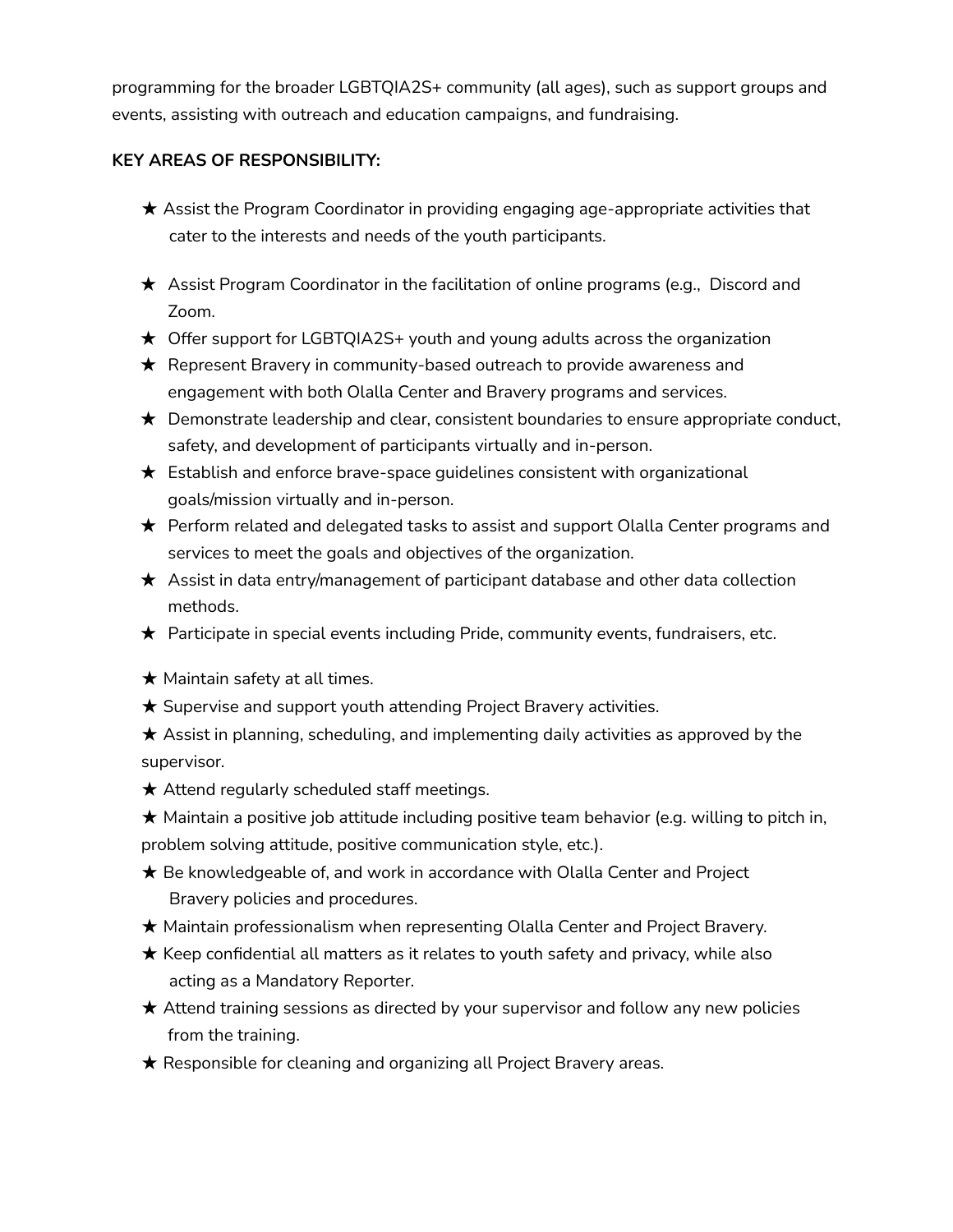★ Perform other duties as assigned by the Program Coordinator or Program Manager.

#### **COMPETENCIES/ABILITIES:**

- $\star$  Excellent communication and interpersonal skills with people at all levels and in all settings relevant to the missions of the Olalla Center organization
- $\star$  Ability to work independently at times and as part of a highly collaborative, professional team
- $\star$  Understand, value, and respect diversity in all forms, including diversity and work collaboratively and respectfully with diverse volunteers, staff, community leaders, organizations, and donors
- $\star$  Demonstrate professionalism, good judgment, and maintain confidentiality when required
- ★ Experience in positive youth/young adult development and trauma-informed care
- $\star$  Excellent communication and interpersonal skills with people at all levels and in all settings relevant to the missions of the Bravery program and Olalla Center organization
- $\star$  Exceptional attention to detail and organizational skills; ability to multi-task with confidence and multiple deadlines
- $\star$  Ability to sometimes work remotely and independently at times and as part of a highly collaborative, professional team
- $\star$  Understand, value, and respect diversity in all forms, including diversity within the LGBTQIA2S+ community
- ★ Work collaboratively and respectfully with diverse volunteers, staff, community leaders, organizations, and donors
- ★ Demonstrate professionalism, good judgment, and maintain confidentiality when required
- $\star$  Must be able to obtain and maintain CPR & First Aid certifications
- ★ Must be able to meet requirements to pass a Criminal Background Check and receive and maintain a Fingerprint Clearance Card
- ★ Must be able to obtain and maintain a Food Handler's Card
- ★ Proficiency in computer applications: Google Docs, Google Sheets, Google Slides, Gmail, Adobe Acrobat Pro, Zoom, and a working understanding of internet search functionality.

#### **EDUCATION / EXPERIENCE :**

 $\bigstar$  ED, High School Diploma or equivalent (required)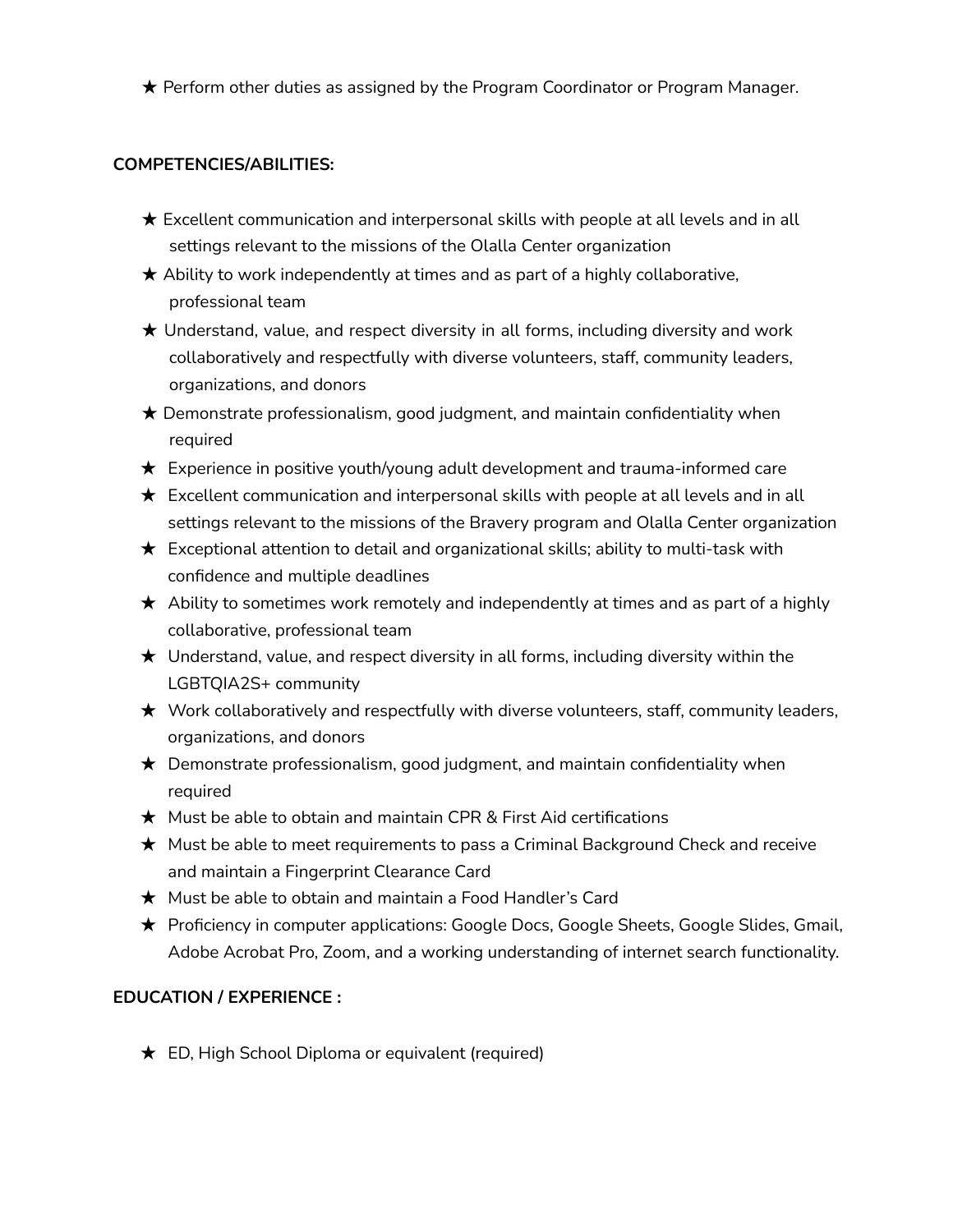- ★ College Degree in gender studies, psychology, social justice, social work, public health, or related field (preferred)
- $\star$  Minimum of 1 year of experience working or volunteering with vulnerable populations, in the human services sector, in youth development, or an LGBTQIA2S+ focused organization (required)
- ★ Thorough knowledge of the issues affecting LGBTQIA2S+ youth and the broader LGBTQIA2S+ community (required)
- $\star$  Experience in coaching/mentoring youth and implementing programs for youth (preferred)

# **INSTRUCTIONS – HOW TO APPLY**

A complete application contains **all of the following items:**

- $\star$  A comprehensive resume
- $\star$  Olalla Center employment application

(www.olallacenter.org/employment-opportunities)

**★ Background check form (www.olallacenter.org/employment-opportunities)** 

**Olalla Center** greatly values experience and acknowledges that not everyone has had equitable access to educational and/or professional opportunities. Even if you do not feel you meet each and every criteria, please apply! You might be just the person we are looking for. Applications will not be accepted through any other means. **Incomplete applications will not be considered.**

**DEADLINE:** Open until filled. Applications will be reviewed and interviews scheduled as submissions are received. Early application is encouraged. You must submit our downloadable application, background check authorization form and your current resume to be considered.

Completed applications should be attached to an email message with "Bravery Program Associate Application" in the subject line and sent to: **[jobs@olallacenter.org](mailto:jobs@olallacenter.org)**

*Project Bravery* greatly values lived experience and acknowledges that not everyone has had equitable access to educational and/or professional opportunities. Even if you do not feel you meet each and every criteria, please apply! You might be just the person we are looking for.

Black people, Indigenous people, people of color, migrants, women, femmes, persons with disabilities, and persons who are lesbian, gay bisexual, transgender, nonbinary, or intersex are particularly urged to apply.